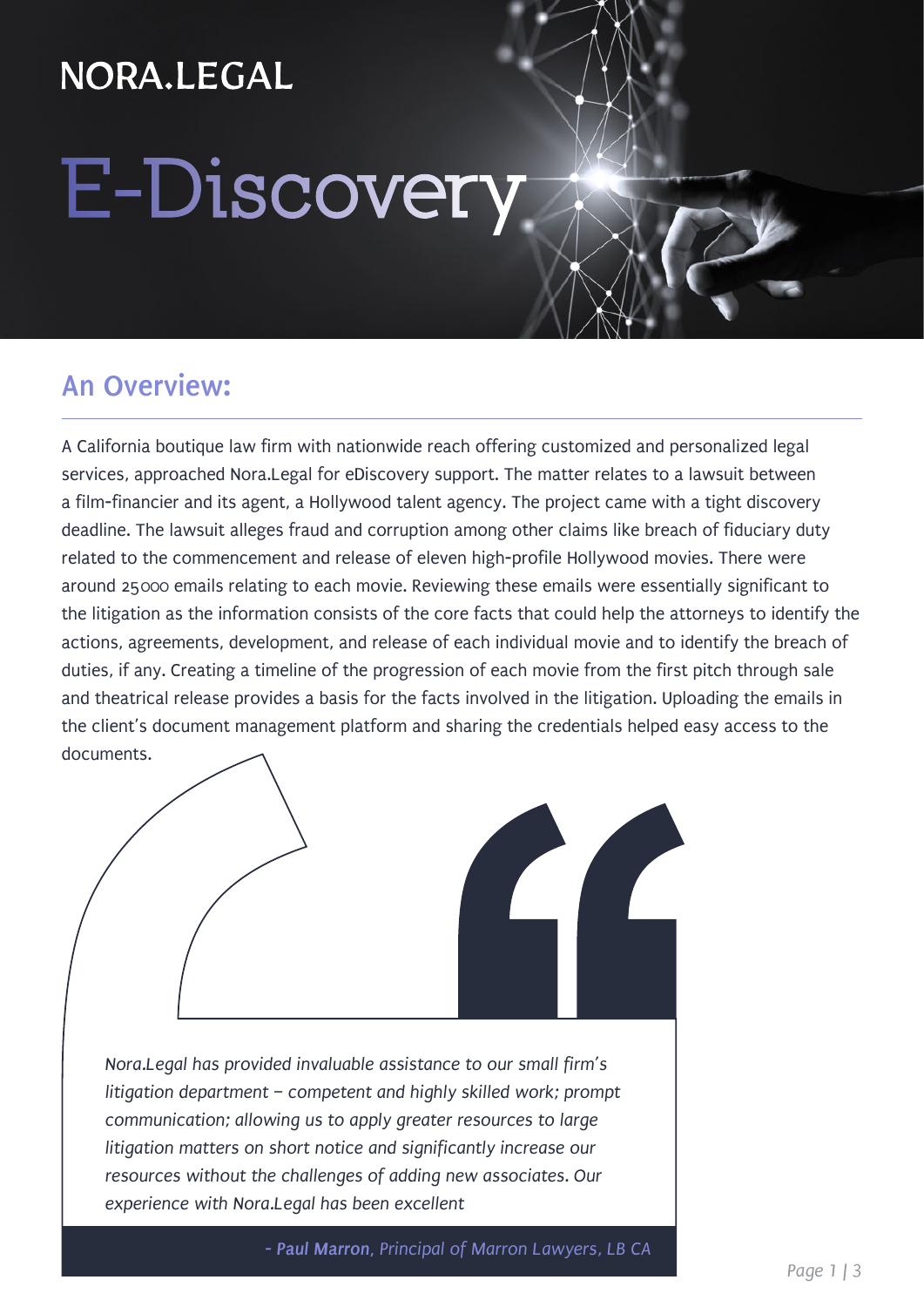## **E-Discovery**

#### **The Action:**

The first challenge is building an efficient team that could work through the project reviewing platform for a few weeks continuously as there were more than seven (7) lakh documents to review. Second, an efficient team lead to provide guidance on the various aspects related to the cause of action of the case based on which the contents of the emails should be segregated as relevant. The reviewers had to identify the facts to support the causes of action against the talent agency' breach. Identifying the active players from both sides, the talent agency and the investor, helped the team have a greater picture. Reviewing the emails/files and tagging it for relevance in the platform based on its content helped easy reference. Creating tags for relevance on Fiduciary duty, Sales Projections, and Modeling, etc. served its appropriate usage in the litigation process. Third, by creating a google spreadsheet the team could note the relevant files by organizing it chronologically by date. There were columns to identify the sender, receiver, and/or creator of the email content, subject line or title of the document, and document number. Fourth, there were movies with multiple titles to review. Fifth, creating a report summarizing the relevant files gave an overview about the development and culmination of a movie which is the crux of the litigation. Our dedicated team got ready with three linereviewers and one project lead.



**200 Hours** of Premium Litigation Support Services



A **dedicated** Account Manager



An exclusive team of **highly skilled attorneys**

Quick Turnaround time with a **24/7** around the clock legal research and writing services



Affordable Pricing Model:

**Actual Cost: \$13,000** 

**Customized Membership Plan: \$6000**

**Cost Savings:** Approximated monthly savings of **55%** on legal research and writing requirements